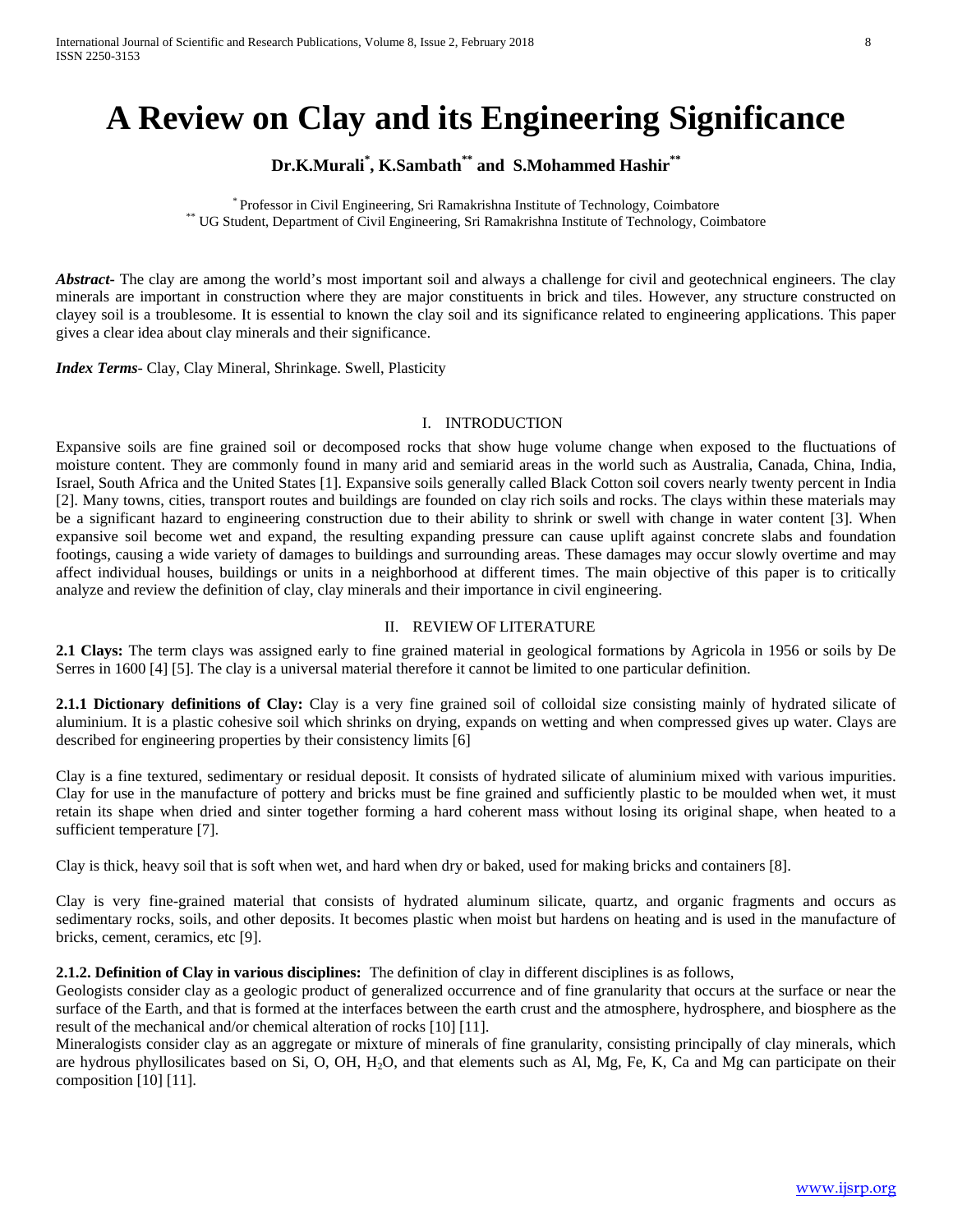Civil and geotechnical engineers consider clay as the less than 4 μm fraction of the soil and classify clays or clayey soils as swelling or non swelling, soft or hard, that is selecting the most relevant properties that should be taken into account when the foundation of housing and public construction works is based on them [10] [11].

Based on particle size, the clay size is defined differently in different disciplines. In geology, the clay grade as material finer than about 4 microns in Wentworth scale [12]. In soil investigations, the tendency is to use 2 microns as the upper limit of the clay size grade as specified by Atterberg [13].

**2.2.Clay Minerals:** Research on clay minerals started in 1930s; the clay materials are basically composed of tiny crystalline substances of one or more members of a small group of minerals commonly known as clay minerals. Chemically, these minerals are hydrous alumina-silicate with other metallic ions. Their particles are very small in size, very flaky in shape and thus have considerable surface area. They can only be viewed with an electronic microscope. Clay minerals are formed from two basic structural units: tetrahedral and octahedral. On the basis of their crystalline arrangements, clay minerals are divided into three types namely, Kaolinites, Montmorillonite and Illite the properties of all three minerals are presented in Table I [14][15] [16][17][18].

|  | <b>Table I: Some Properties of Clay Minerals</b> |  |  |
|--|--------------------------------------------------|--|--|
|--|--------------------------------------------------|--|--|

| <b>Kaolinites</b>             | Montmorillonite                    | <b>Illite</b>                       |
|-------------------------------|------------------------------------|-------------------------------------|
| $1:1$ Layer                   | $2:1$ Layer                        | $2:1$ Layer                         |
| <b>Hexagonal Flakes</b>       | Thin Flakes                        | Elongate                            |
| Low Base Exchange Capacity    | <b>High Base Exchange Capacity</b> | Moderate Base Exchange Capacity     |
| Minimal Layer Charge          | High Layer Charge                  | Moderate Layer Charge               |
| Low Surface Area              | Very High Surface Area             | High Surface Area                   |
| Largest Grain Size            | <b>Smallest Grain Size</b>         | Intermediate Grain Size             |
| Lowest Dry Strength           | <b>Highest Dry Strength</b>        | <b>Intermediate Dry Strength</b>    |
| Lowest Swelling and Shrinkage | Largest Swelling and Shrinkage     | Intermediate Swelling and Shrinkage |
| Behaviour                     | Behaviour                          | Behaviour                           |

**2.3 Engineering Significance of Clayey Soils:** Clayey soils are common in certain regions of the country including our area (Coimbatore). Clayey soil cause damage to the structure founded in them because of their potential to react to change in moisture regime [19]. The uplift pressure due to change in volume of clay leads to foundation failure, resulting in damage to the upper floors of a building. On the other hand, clay also shrinks where they dry out, causing settlement of building. The shrinkage and swelling of clay puts repeated stress on concrete foundation. The volume change experienced by clay can cause serious damage to concrete foundation and floor slabs as well as the rooms above them. Therefore it is essential to identify the characteristics of clayey soil before any construction activities carried out. Many criteria are available, to identify and characterize expansive soils. The soil classification suggested by Chen [20], Holtz and Gibbs [21], Seed et al [22] and IS 1498 [23] are presented in Table II, Table III and Table IV.

# **Table II : Soil classification based on Liquid Limit**

| Degree of        | Liquid Limit $(W_L)$ in % |              |  |
|------------------|---------------------------|--------------|--|
| <b>Expansion</b> | <b>Chen</b> [20]          | IS 1498 [23] |  |
| Low              | <30                       | 20-35        |  |
| Medium           | $30-40$                   | $35 - 50$    |  |
| High             | 40-60                     | 50-70        |  |
| Very High        | >60                       | 70-90        |  |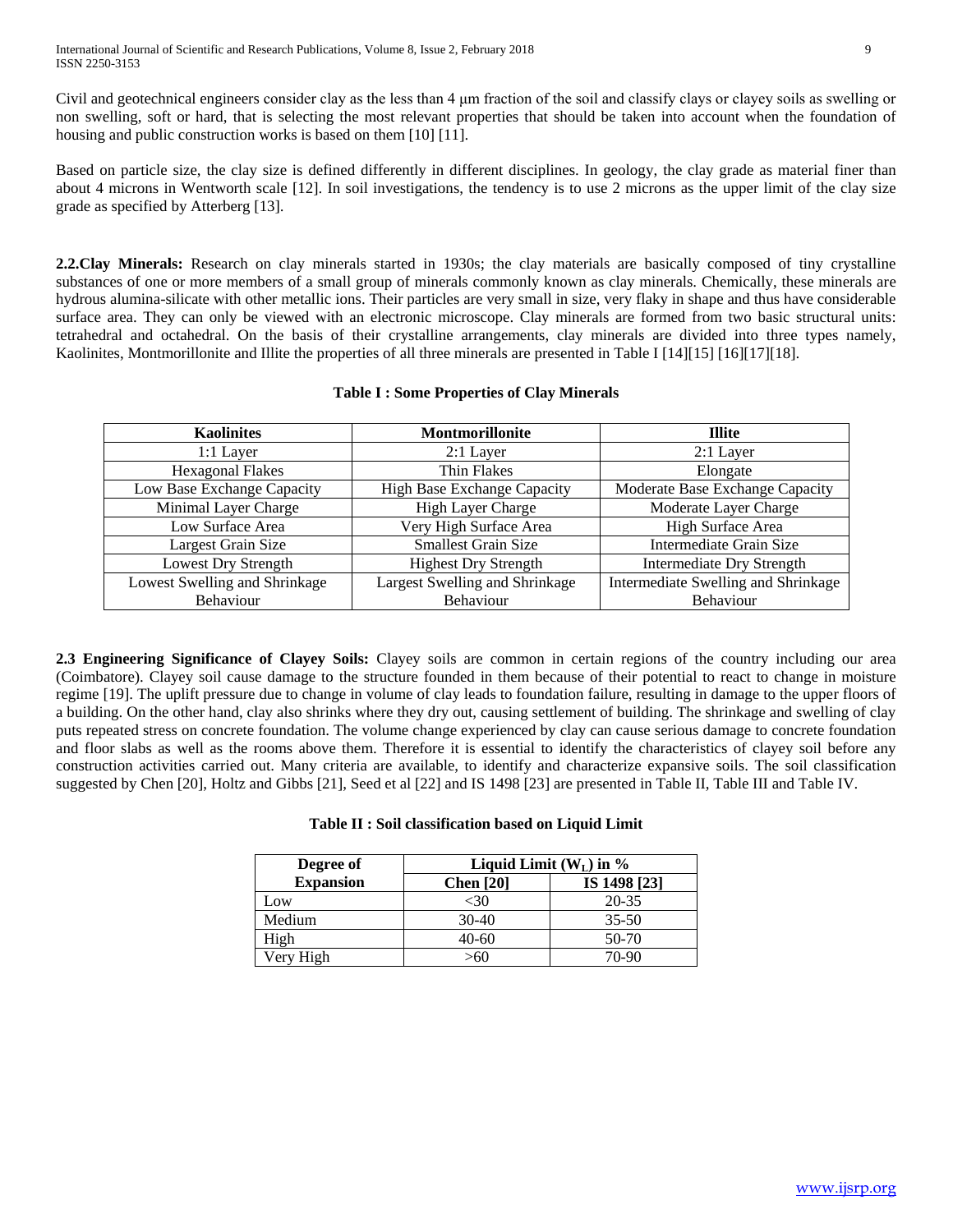| Degree of        | Plasticity Index $(I_P)$ in % |              |                                                        |  |
|------------------|-------------------------------|--------------|--------------------------------------------------------|--|
| <b>Expansion</b> | Chen $[20]$                   | IS 1498 [23] | <b>Holtz and Gibbs</b><br>$\left\lceil 21\right\rceil$ |  |
| Low              | $0 - 15$                      | ${<}12$      | $<$ 12                                                 |  |
| Medium           | $10 - 35$                     | 12-23        | $12 - 34$                                              |  |
| High             | $20 - 55$                     | $23 - 32$    | $34 - 45$                                              |  |
| Very High        | >35                           | >32          | >45                                                    |  |

# **Table III : Soil classification based on Plasticity Index**

### **Table IV : Soil classification by other measures**

| of<br><b>Degree</b><br><b>Expansion</b> | <b>Shrinkage Limit</b><br>[21] | <b>Shrinkage Index</b><br>[23] | <b>Free Swell</b><br>Index $[23]$ | Percent expansion in<br><b>Oedometer</b> |           |
|-----------------------------------------|--------------------------------|--------------------------------|-----------------------------------|------------------------------------------|-----------|
|                                         |                                |                                |                                   | [21]                                     | $[22]$    |
| Low                                     | >18                            | $<$ 15 $\,$                    | <50                               | $<$ 10                                   | $0-1.5$   |
| Medium                                  | $8 - 18$                       | $15-30$                        | 50-100                            | $10-20$                                  | $1.5 - 5$ |
| High                                    | $6 - 12$                       | $30 - 60$                      | 100-200                           | $20 - 30$                                | $5 - 25$  |
| Very High                               | $<$ 10                         | >60                            | >200                              | >30                                      | $>25$     |

#### III. SUMMARY AND CONCLUSION

The term " Clay Mineral" refers to phyllosilicate minerals and to minerals which impart plasticity to clay and which harden upon drying or firing as per the Nomenclature Committees of AIPEA. The behaviour of soil as a foundation material is affected both by the total amount of water and by the energy with which it is retained. Consistency, strength and density parameters are affected by water content and volume change characteristics and moisture content movements are due to engineering considerations. To overcome problems caused by moisture content and its movements, footings and foundations may be placed below the level affected by seasonal fluctuations of water content. Further, the soil affected may be replaced by a fill, soil stabilization procedures may be adopted or stiffened slabs or raft foundation may be used. Economics is a major concern in determining which option can be adopted. Hence, the clayey soils are termed as Expansive soils.

#### **REFERENCES**

- [1]. Anand J. Puppala, P.E.; Koonnamas Punthutaecha and Sai K. Vanapalli, P.E., "Soil-Water Characteristic Curves of Stabilized Expansive Soils", Journal of Geotechnical and Geoenvironmental Engineering, Vol. 132, No. 6, 2006 pp. 736-751.
- [2]. Radhakrishnan G, Anjan Kumar M and Prasad Raju GVR, "Swelling Properties of Expansive Soil treated with Chemicals and Flyash". American Journal of Engineering Research, Vol.03, No.4, 2014 pp.245-250.
- [3]. Lee D Jones, " Institution of Civil Engineers Manual Series C5 Expansive Soils", Institution of Engineers 2000, ch.5.
- [4]. Stephen G and Martin R T, "Definition of Clay and Clay Minerals: Joint Report of the AIPEA Nomenclature and CMS Nomenclature Committee", Clay and Clay Minerals, Vol.43, No.2, 1995 pp.255-256.
- [5]. Bailey S.W., "Summary of Recommendations of AIPEA Nomenclature Committee"' Clays and Clay Minerals, Vol.28, 1980 pp.73-78.
- [6]. Penguin Dictionary of Civil Engineering, Revised 2005.
- [7]. The Chambers Dictionary of Science and Technology, Vol.1, 1975.
- [8]. Cambridge Dictionary, 1995.
- [9]. Collins Dictionary, 2010
- [10]. Gomes CSF, Argilas: O que são e para que servem, Fundação Calouste Gulbenkian ed, 1998.
- [11]. Gomes CSF, Argilas: Aplicações na Indústria. In: Gomes C (ed), Universidade de Aveiro, 2002.
- [12]. Chester K Wentworth, "A Scale of Grade and Class terms for Clastic Sediments", The Journal of Geology, Vol.30 No.5, 1922.
- [13]. Gopal Ranjan and Rao ASR, "Basics and Applied Soil Mechanics", New Age International Publishers, 2000.
- [14]. Grim RE, "Clay mineralogy", McGraw-Hill, New York, 1953.
- [15]. Mielenz R C and King M E, " Physical Chemical Properties and Engineering Performance of Clays", Proc. First National Conference on Clays and Clay Technology, California Division of Mines and Geology, 1954.
- [16]. Brindely G W, "X-ray Identification and Crystal Structures of Clay Minerals", Taylor and Francis, London 1951.
- [17]. Grim RE, "Clay mineralogy, geological science series", McGraw-Hill, New York, 1968.
- [18]. Dimitri P K and William R J, "Principles of Engineering Geology and Geotechnics", CBS Publishers & Distributors Pvt. Ltd., 2005.